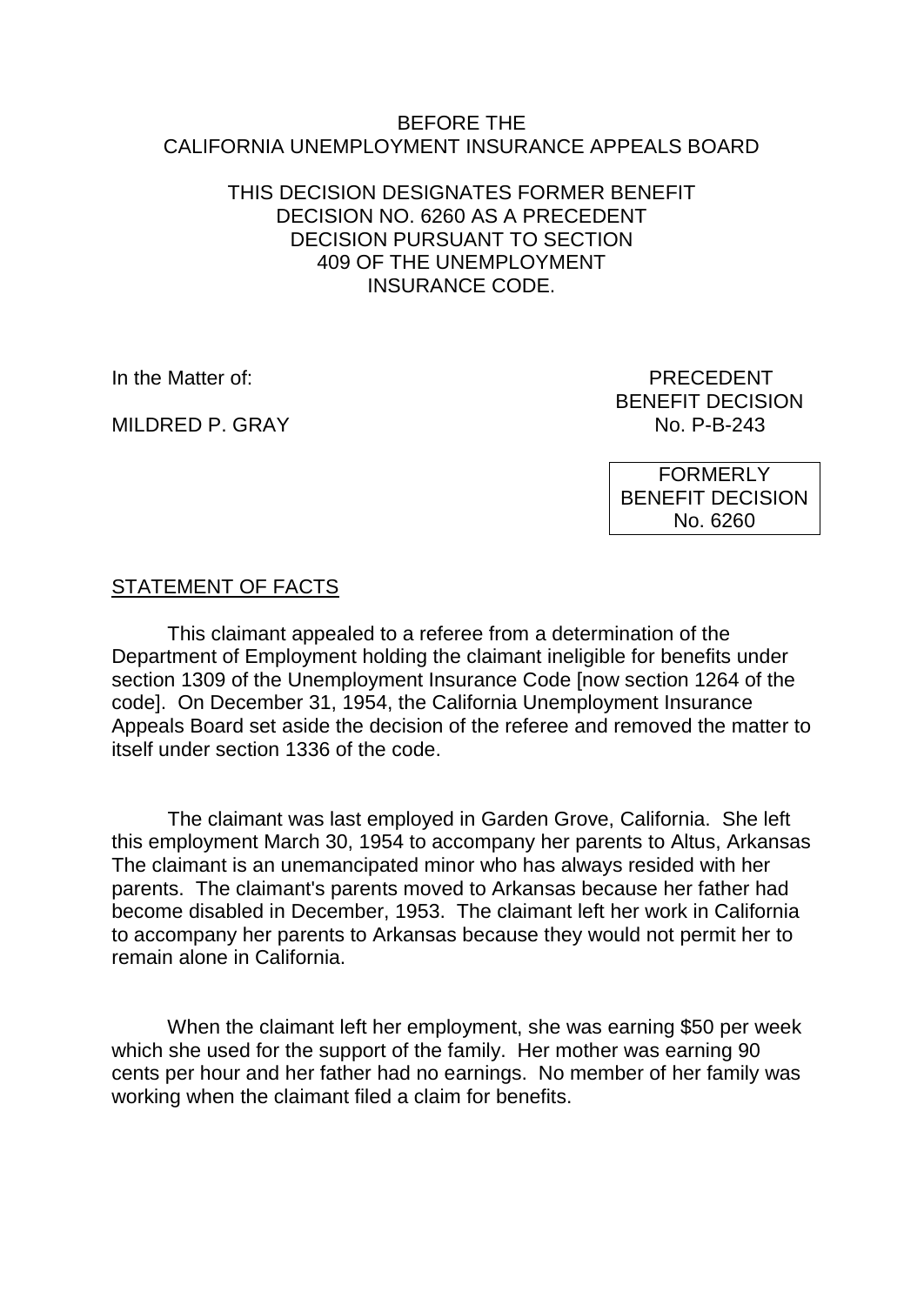Effective May 30, 1954, the claimant registered for work and filed a claim for benefits against California as the liable state in the Ft. Smith Office of the Arkansas Employment Security Division. On July 26, 1954, the California Department of Employment issued a determination holding the claimant ineligible for benefits for an indefinite period commencing May 30, 1954 under section 1309 of the code [now section 1264 of the code].

The question before us is whether the claimant is ineligible for benefits under the provisions of section 1309 of the code [now section 1264 of the code].

## REASONS FOR DECISION

Section 1309 of the code [now section 1264 of the code] provides:

"Notwithstanding any other provision of this division, an employee who leaves his or her employment to be married or to accompany his or her spouse to or join her or him at a place from which it is impractical to commute to such employment or whose marital or domestic duties cause him or her to resign from his or her employment shall not be eligible for unemployment insurance benefits for the duration of the ensuing period of unemployment and until he or she has secured bona fide employment subsequent to the date of such voluntary leaving; provided that, notwithstanding any other provision of this division, this section shall apply only to claims for unemployment compensation benefits and shall not apply to claims for unemployment compensation disability benefits. The provisions of this section shall not be applicable if the individual at the time of such voluntary leaving was and at the time of filing a claim for benefits is the sole or major support of his or her family."

The evidence clearly establishes that, at the time the claimant resigned from her employment, she was the major support of her family.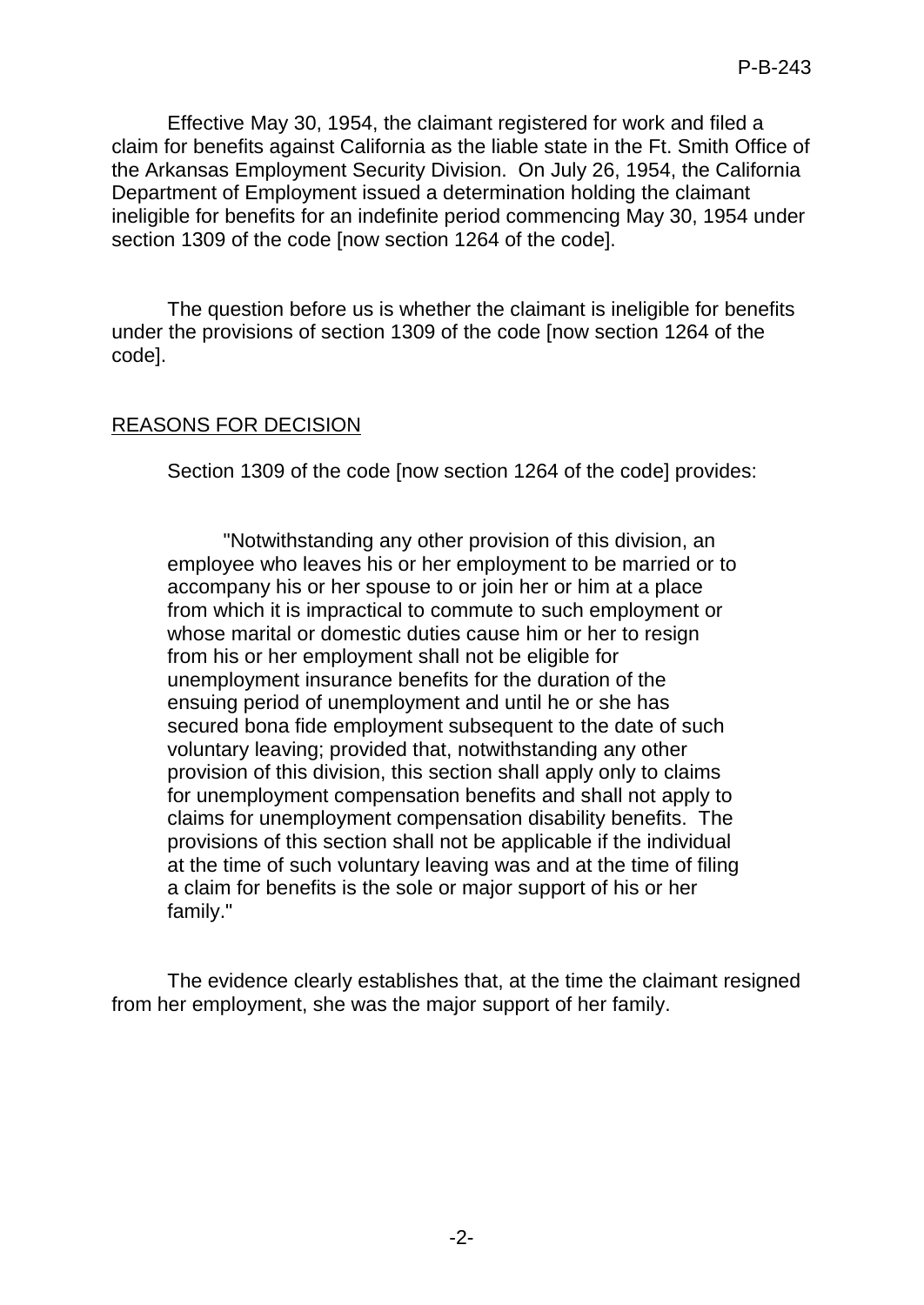However, under the provisions of section 1309 of the code [now section 1264 of the code], the question of "sole or major support" shall be determined for the second time "at the time of filing a claim for benefits". Since both the claimant and her parents were unemployed at the time she filed a claim for benefits and since she was the major support of the family at the time she resigned her employment, it follows that there had been no change in the family status and that she must still have been considered to be the major support of the family at the time of filing her claim for benefits. Accordingly, we hold that the claimant is not ineligible under the provisions of section 1309 of the code [now section 1264 of the code] (Benefit Decision No. 6202). We further conclude that, as the claimant was obligated by law to obey the commands of her parents, including orders to change residence, and since the evidence establishes that the claimant was compelled to accompany her parents, we find that she had good cause for leaving her employment (Section 213, Civil Code).

## **DECISION**

The determination of the department is reversed. Benefits are payable provided the claimant is otherwise eligible.

Sacramento, California, March 18, 1955.

# CALIFORNIA UNEMPLOYMENT INSURANCE APPEALS BOARD

MICHAEL B. KUNZ, Chairman

GLENN V. WALLS

EDWARD CAIN